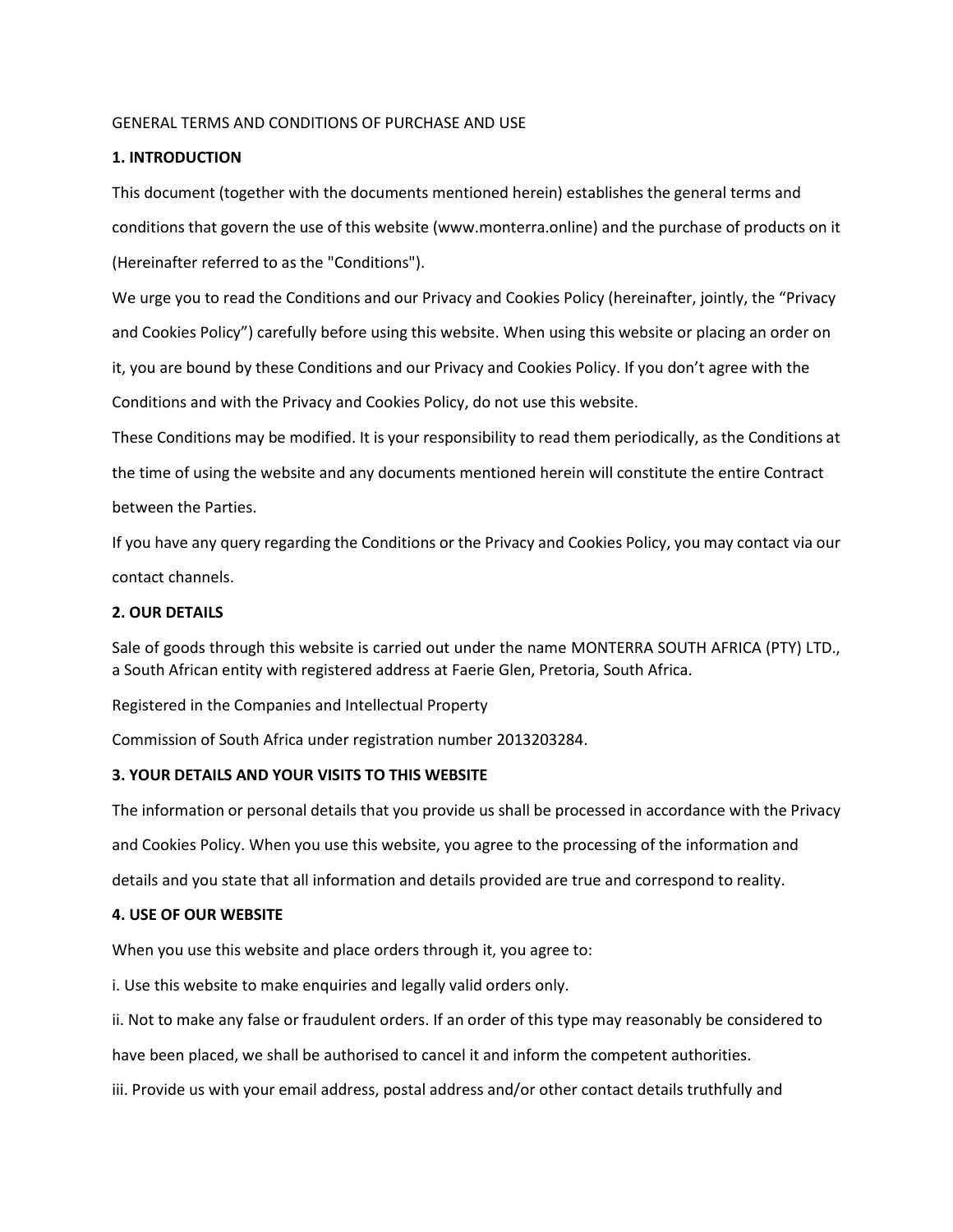exactly. You also agree that we may use this information to contact you in the context of your order if necessary (see our Privacy and Cookies Policy).

If you do not provide us with all the information we need, you cannot place your order.

When you place an order on this website, you confirm that you are over the age of 18 and are legally eligible to enter into binding contracts.

### **5. SERVICE AVAILABILITY**

Delivery service for the articles offered on this website is available worldwide. However plants can NOT be delivered to Australia, other products on monterra.online can be delivered to Australia.

# **6. FORMALISING THE CONTRACT**

To place an order, you must follow the online purchasing procedure and click on "Authorise payment". After doing so, you will receive an email confirming receipt of your order (the "Order Confirmation"). You will be informed via email that the order is being sent (the "Shipping Confirmation"). This Contract, which includes these Conditions and any documents mentioned herein, constitute a written agreement between us. An electronic receipt with the details of your order will also be attached to the Shipping Confirmation (the "Electronic Receipt"). If you are a registered user, a record of each transaction placed by you is also available in the "My Account" section for a 2-year period.

# **7. TECHNICAL MEANS TO CORRECT ERRORS**

In case you detect that an error occurred when entering your personal data during your registration as a user of this website, you can modify them in the section "My Account".

In any case, you will be able to correct errors related to the personal data provided during the purchase process by contacting us via our contact channels, as well as exercising the right of rectification contemplated in our Privacy and Cookies Policy. This website displays confirmation boxes in various sections of the purchase process that do not allow the order to continue if the information in these sections has not been correctly provided. Also, this website offers details of all the items you have added to your shopping cart during the purchase process, so that before making the payment, you can modify the details of your order.

If you detect an error in your order after the completion of the payment process, you should immediately contact our customer service via our contact channels.

### **8. AVAILABILITY OF PRODUCTS**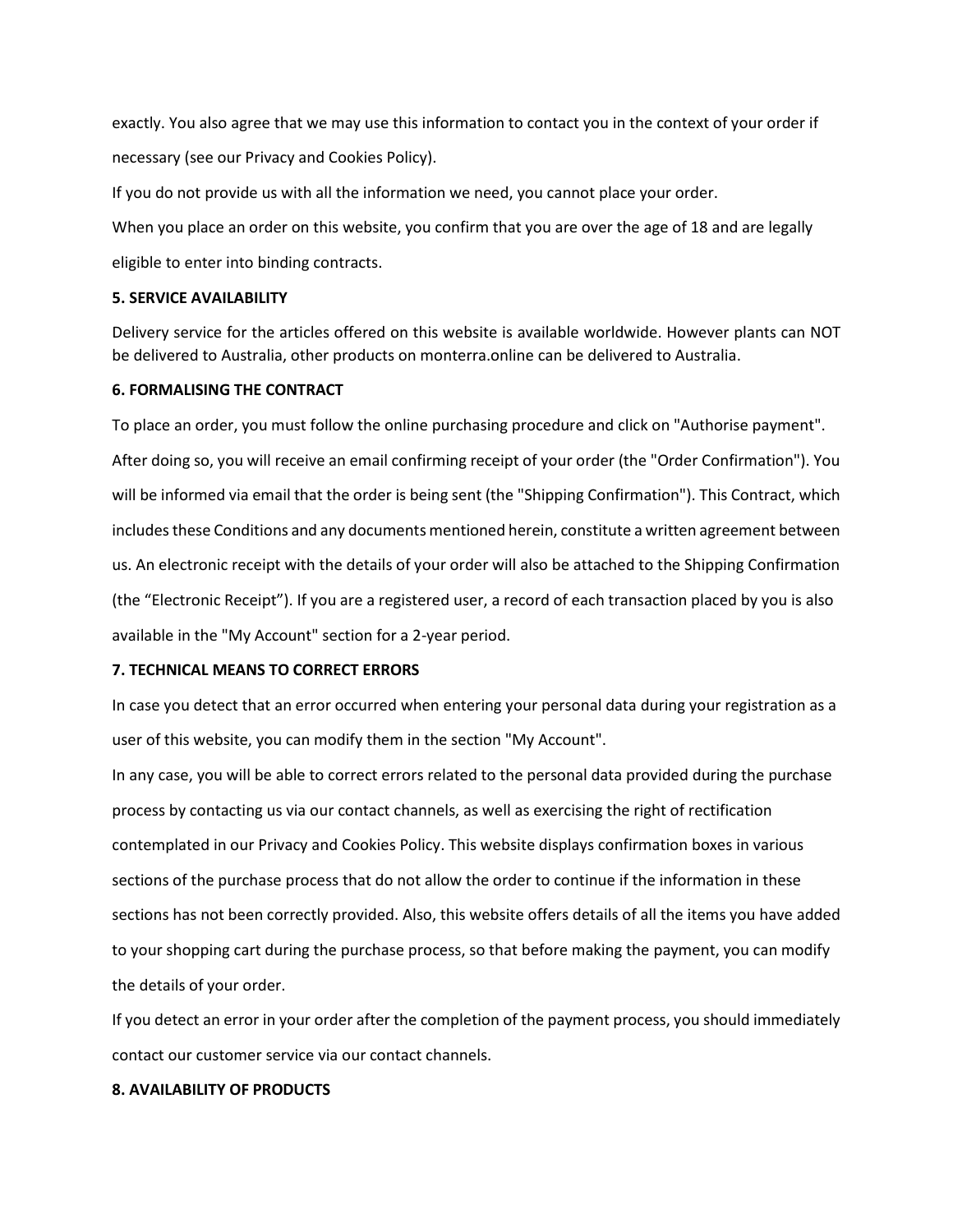All product orders are subject to availability. If problems should arise in supplying the products or of items are out of stock, we will refund the amount paid.-

### **9. REFUSAL TO PROCESS AN ORDER**

We reserve the right to remove any product from this website at any time and to remove or modify any material or content from the same. Although we will always do everything possible to process all orders, there may be exceptional circumstances that force us to refuse to process an order after having sent the Order Confirmation. We reserve the right to do so at any time.

We shall not be liable to you or to any third party for removing any product from this website, or for removing or modifying any material or content from the website or not processing an order once we have sent the Order Confirmation.

### **10. DELIVERY**

Notwithstanding Clause 8 above regarding product availability and except for extraordinary circumstances, we will endeavor to send the order consisting of the product(s) listed in each Delivery Confirmation prior to the date indicated in the Delivery Confirmation in question or, if no delivery date is specified, in the estimated timeframe indicated when selecting the delivery method and, in any case within a maximum period of 30 days from the date of the Order Confirmation.

Nonetheless, there may be delays for reasons such as the occurrence of unforeseen circumstances or the delivery zone.

For the purpose of these Conditions, the "delivery" shall be understood to have taken place or the order "delivered" as soon as you or a third party indicated by you acquires physical possession of the goods, which will be evidenced by the signing of the receipt or equivalent procedure with the same purpose of the order at the delivery address indicated by you.

#### **11. INABILITY TO DELIVER**

If it is impossible for us to deliver your order, we will attempt to find a safe place to leave it. If we cannot find a safe place, your order will be returned to our warehouse. If this is not possible, your order will be returned to our warehouse and we will refund all payments received from you, including delivery costs (with the exception of any additional charges resulting from your choice of a delivery method other than the least expensive ordinary delivery method we offer), without any undue delay and, in any case, in a maximum of 30 days from the date we consider the contract to be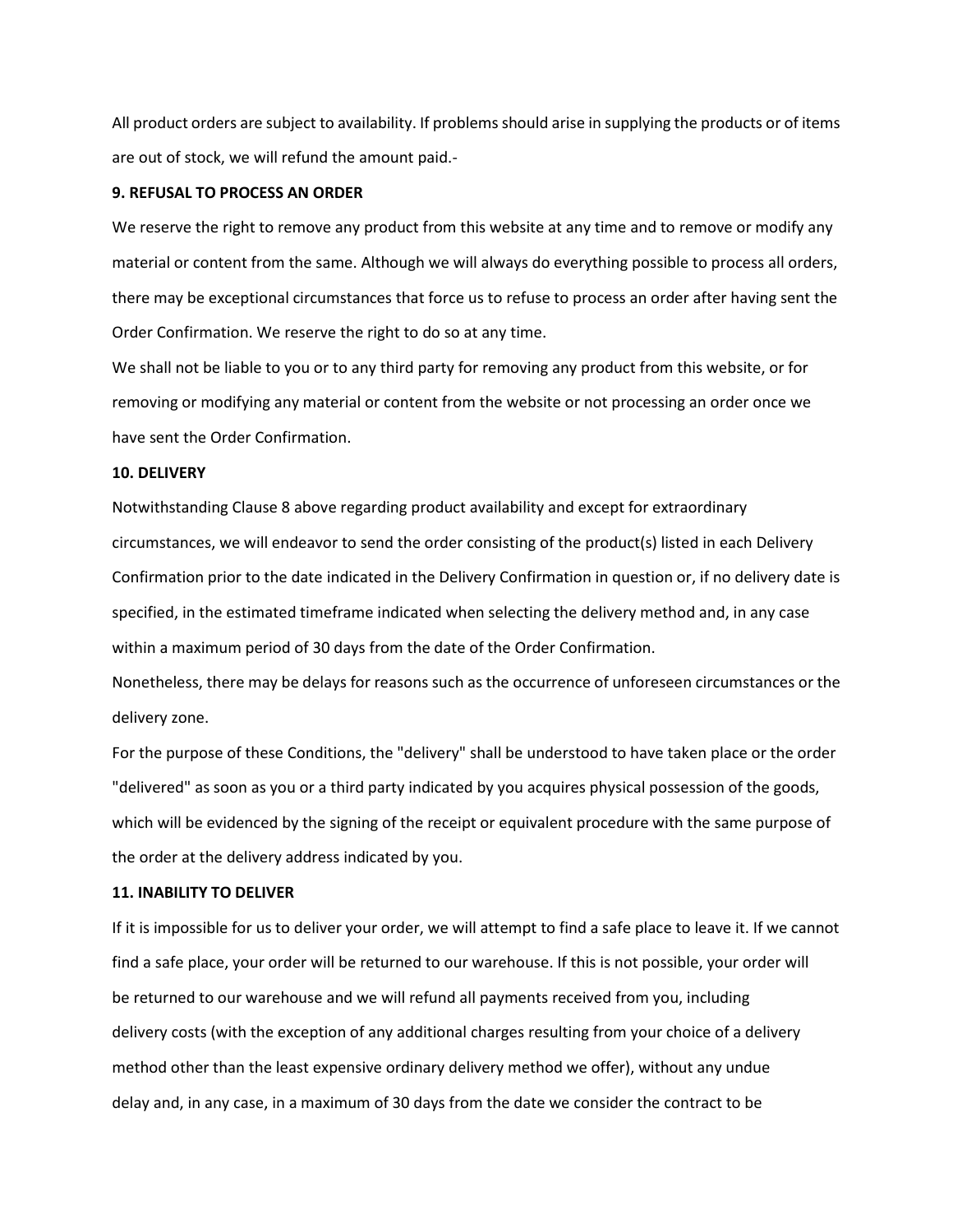terminated.

If after 30 days from the date your order is available for delivery, the order could not be delivered for reasons not attributable to us, we shall assume that you wish to cancel the Contract and it will be terminated. As a result of the termination of the Contract, we will return to you all payments received from you, including delivery charges (except for any additional charges resulting from your choice of any delivery method other than the ordinary delivery method that we offer) without any undue delay, and at any rate, within 14 days of the date on which this Contract has been terminated.

Please keep in mind that transport derived from the termination of the Contract may have an additional cost which we will be entitled to pass on to you.

### **12. TRANSMISSION OF RISK AND OWNERSHIP OF THE PRODUCTS**

The products shall be under your responsibility from the moment of delivery to you as outlined in Clause 10 above.

You will take ownership of the products when we receive full payment of all amounts due, including delivery charges, or at the moment of delivery (as defined in Clause 10 above), if that were to take place at a later time.

### **13. PRICE AND PAYMENT**

The price of the products will be as stipulated at all times on our website, except in the case of an obvious error. Although we make every effort to ensure that the prices featured on the website are correct, error may occur. If we discover an error in the price of any of the products that you have ordered, we will inform you as soon as possible and give you the option of confirming your order at the correct price or cancelling it. If we are unable to contact you, the order will be considered cancelled and all amounts paid will be reimbursed to you in full.

We are not obliged to provide you with any product at the incorrect lower price (even when we have sent the Shipping Confirmation) if the error in the price is obvious and unmistakable and could have reasonably been recognized by you as an incorrect price.

The prices on the website include VAT, but exclude delivery charges, which are added to the total price as indicated in our Shopping Guide (see the section on Delivery Charges).

Prices may change at any time. However, except as stipulated above, the changes shall not affect the orders for which we have sent an Order Confirmation.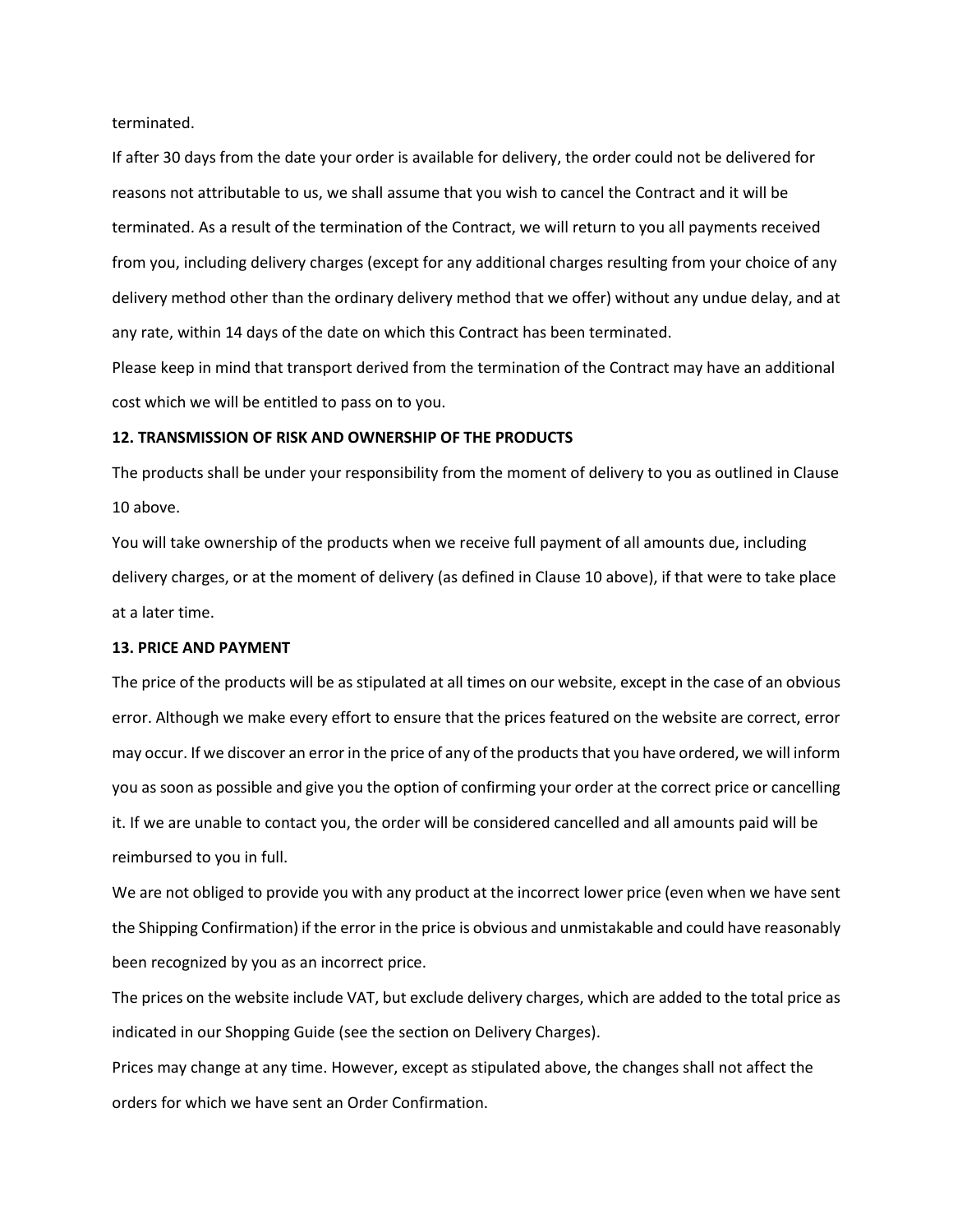Once you have selected all articles that you wish to buy, they will be added to your basket. The next step will be to processthe order and make the payment. To that end, you must follow the steps of the purchase process, indicating or verifying the information requested in each step. Furthermore, throughout the purchase process, before payment, you can modify the details of your order. You are provided with a detailed description of the purchase process in the Shopping Guide. Also, if you are a registered user, a record of all the orders placed by you is available in "My Account" area.

You may use, as payment method, the following cards: Visa and MasterCard.

To minimise the risk of non-authorised access, your credit card details will be encrypted. Once we receive your order, we request a pre-authorisation on your card to ensure that there are sufficient funds to complete the transaction. The charge on your card will be made at the time your order leaves our warehouse.

When you click "Authorise payment", you are confirming that the credit card is yours.

Credit cards are subject to verification and authorisation by the card issuing entity. If the entity does not authorise the payment, we shall not be liable for any delay or failure to deliver and we will be unable to conclude any Contract with you.

### **14. BUYING GOODS AS A GUEST**

The functionality of buying goods as a guest is also available on the website. Under this type of purchase, only such data which are essential to process your order will be requested from you. Upon completion of the purchase process, you will be offered the possibility of registering as a user or continuing as a nonregistered user.

#### **15. VALUE ADDED TAX**

Pursuant to the prevailing rules and regulations in force, all purchases done through the website are subject to Value Added Tax (VAT), as may be required in terms of the Value-Added Tax Act, No. 89 of 1991.

### **16. EXCHANGE/RETURN POLICY**

16.1 Statutory right of withdrawal

Right of withdrawal

If you are contracting as a consumer, you have the right to withdraw from the Contract, within 7 days,

without giving any reason.

The withdrawal period will expire after 7 days from the day on which you acquire, or a third party other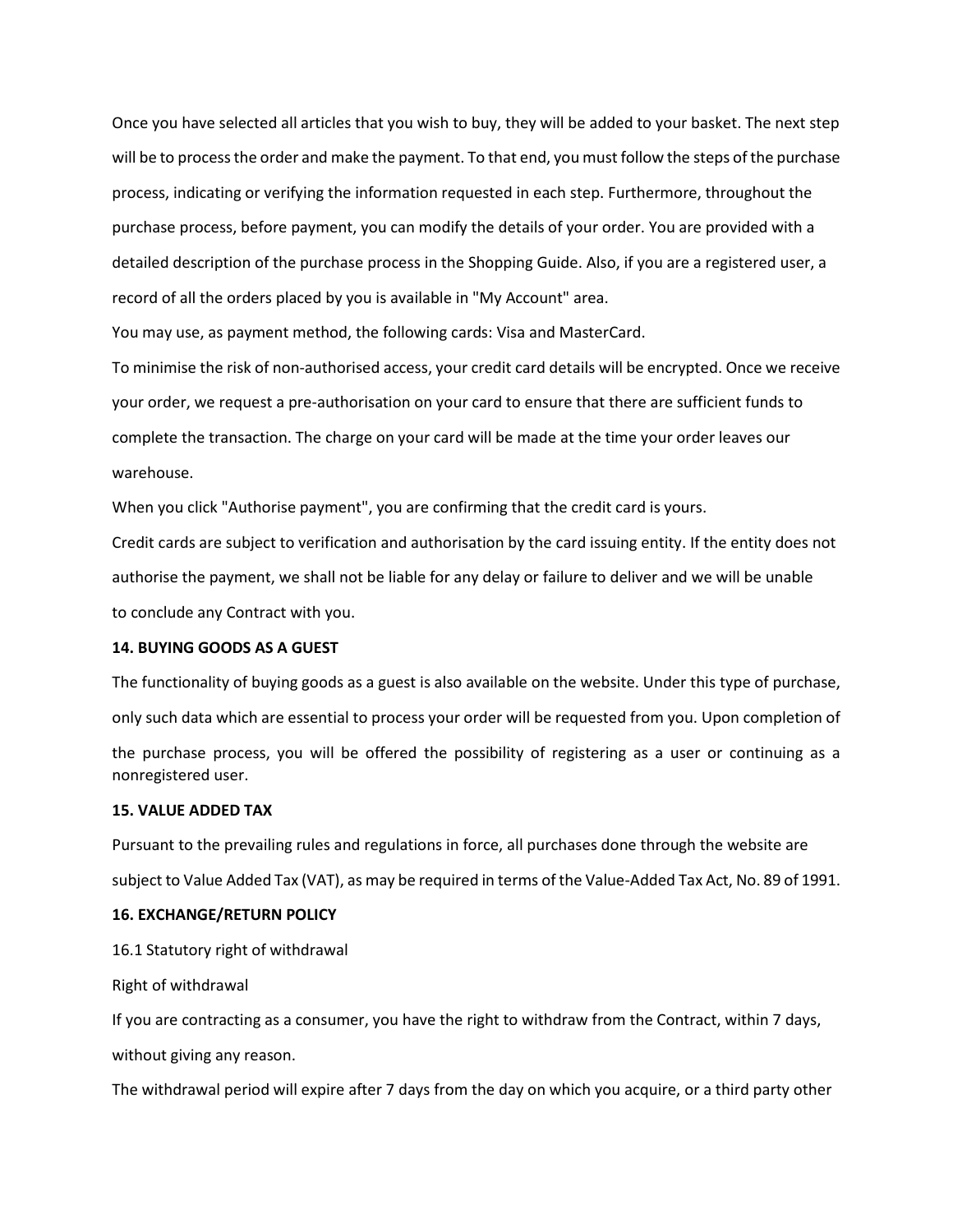than the carrier and indicated by you acquires, physical possession of the goods or in case of multiple goods in one order delivered separately, after 14 days from the day on which you acquire, or a third party other than the carrier indicated by you acquires, physical possession of the last good ordered in one order. To exercise the right of withdrawal, you may notify us at MONTERRA by contacting us via our contact channels, of your decision to withdraw from this contract by an unequivocal statement (example: a letter sent by post or email or an email). You may use the model withdrawal form as set out in the Annex, but it is not obligatory.

To meet the withdrawal deadline, it is sufficient for you to send your communication concerning your exercise of the right of withdrawal before the withdrawal period has expired.

# Effects of withdrawal

If you decide to withdraw from this Contract, we will return to you all payments received from you, including delivery charges (except for any additional charges resulting from your choice of any delivery method other than the ordinary delivery method that we offer) without any undue delay, and at any rate, within 14 days of the date on which this Contract has been terminated. We will carry out such reimbursement using the same means of payment as you used for the initial transaction. In any event, you will not incur any charges as result of such reimbursement. Notwithstanding the foregoing, we may withhold reimbursement until we have received the goods back or you have supplied evidence of having sent back the goods, whichever is the earliest.

You shall send back to us at MONTERRA, with the provided address

without undue delay and in any event not later than 14 days from the day on which you communicate your withdrawal from this contract to us. The deadline is met if you send back the goods before the period of 14 days has expired.

However, you shall bear the direct cost of returning the goods.

You are only liable for any diminished value of the goods resulting from handling other than what is necessary to establish the nature, characteristics and functioning of the goods.

In addition, should you need further assistance when exercising the right of withdrawal, you can contact us through any of our contact channels.

16.2 Contractual right of withdrawal

In addition to the statutory right to cancel for consumers, mentioned in Clause 16.1 above, we grant you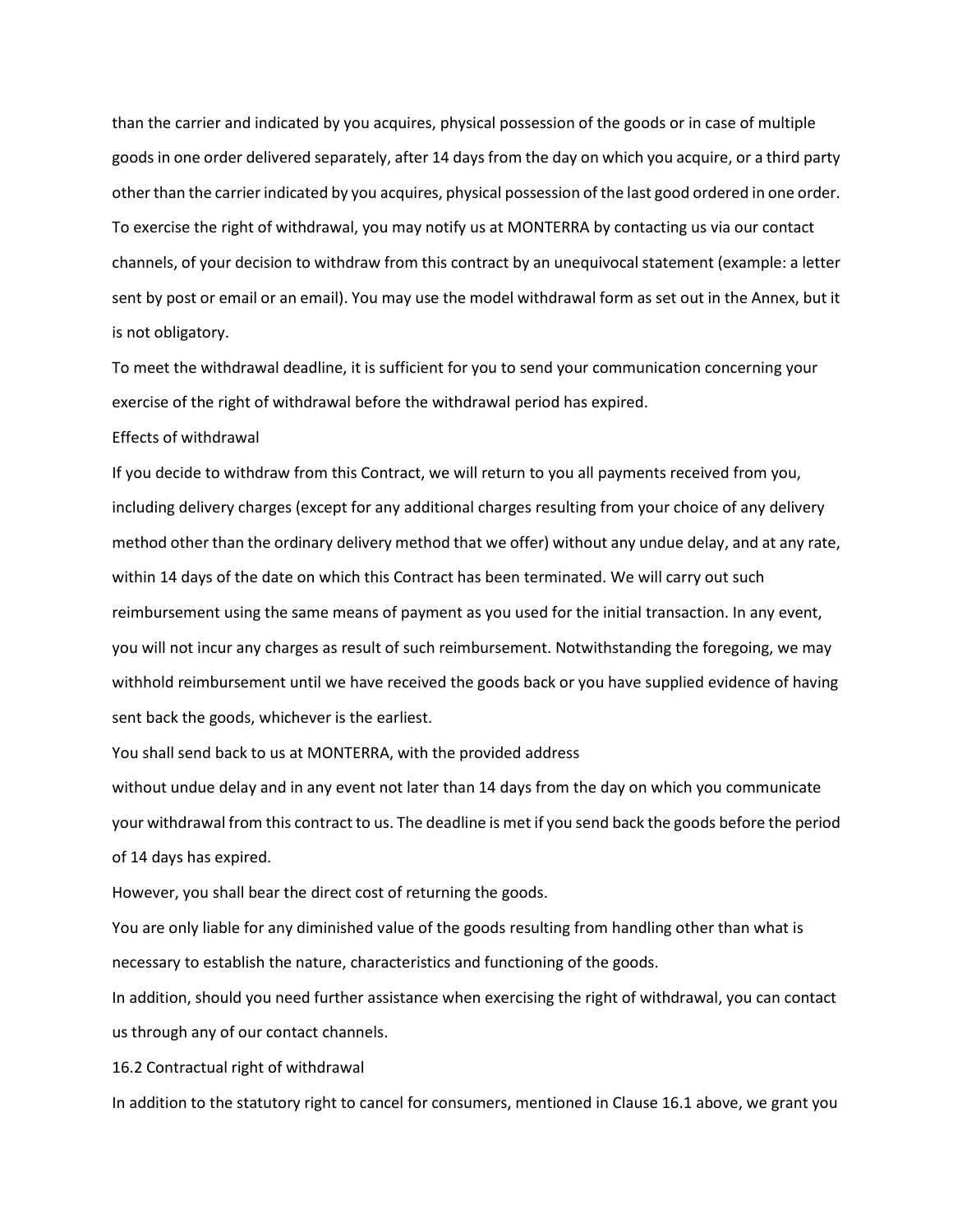a period of 30 days from the date of shipping of the products to return the products (except those mentioned in Clause 16.3 below, for which the right to cancel is excluded).

In case you return the goods within the contractual term of the right of withdrawal after the statutory period has expired, you will only be reimbursed with the amount paid for said products. Delivery charges will not be reimbursed.

You may exercise your contractual right of withdrawal in accordance with the provision of Clause 16.1 above. However, should you inform us about your intention of withdrawing from the Contract after the legal term for withdrawal, you shall, in any case, hand the goods over to us within the 30 day term as from the Shipping Confirmation.

16.3 Common provisions

You shall not have the right to withdraw from the Contract when it is for the delivery of any of the following Products:

i. Customised items

ii. Plants without their phytosanitary certificate and original receipt.

iii. Damaged purchased goods; like plants that have undergone more damage because of a delay in returning the plant within 3 days of receiving it.

Your right to cancel the Contract shall apply exclusively to the products that are returned in the same condition in which you received them. No reimbursement will be made if the product has been used once for products that are not in the same condition as when they were delivered or if they have been damaged, so take care of the products(s) while in your possession. Please return the products using or including all their original packaging, instructions and other documents, if any, accompanying the products. In any case, you must send the product to be returned together with the receipt that you received when the product was delivered.

Upon cancellation, the respective products shall be returned as follows:

If in the case you have lost the receipt the delivery came with, you can print out and include the Electronic Receipt that was attached to the Shipping Confirmation, which is also saved under

your account on our website, and on the MONTERRA mobile app.

You will be asked for phot proof of the damaged goods, after examining the article and considering the time of communication, we will inform you of whether you have the right to reimbursement of the

amounts paid. Delivery charges will be reimbursed when the right of withdrawal is exercised within the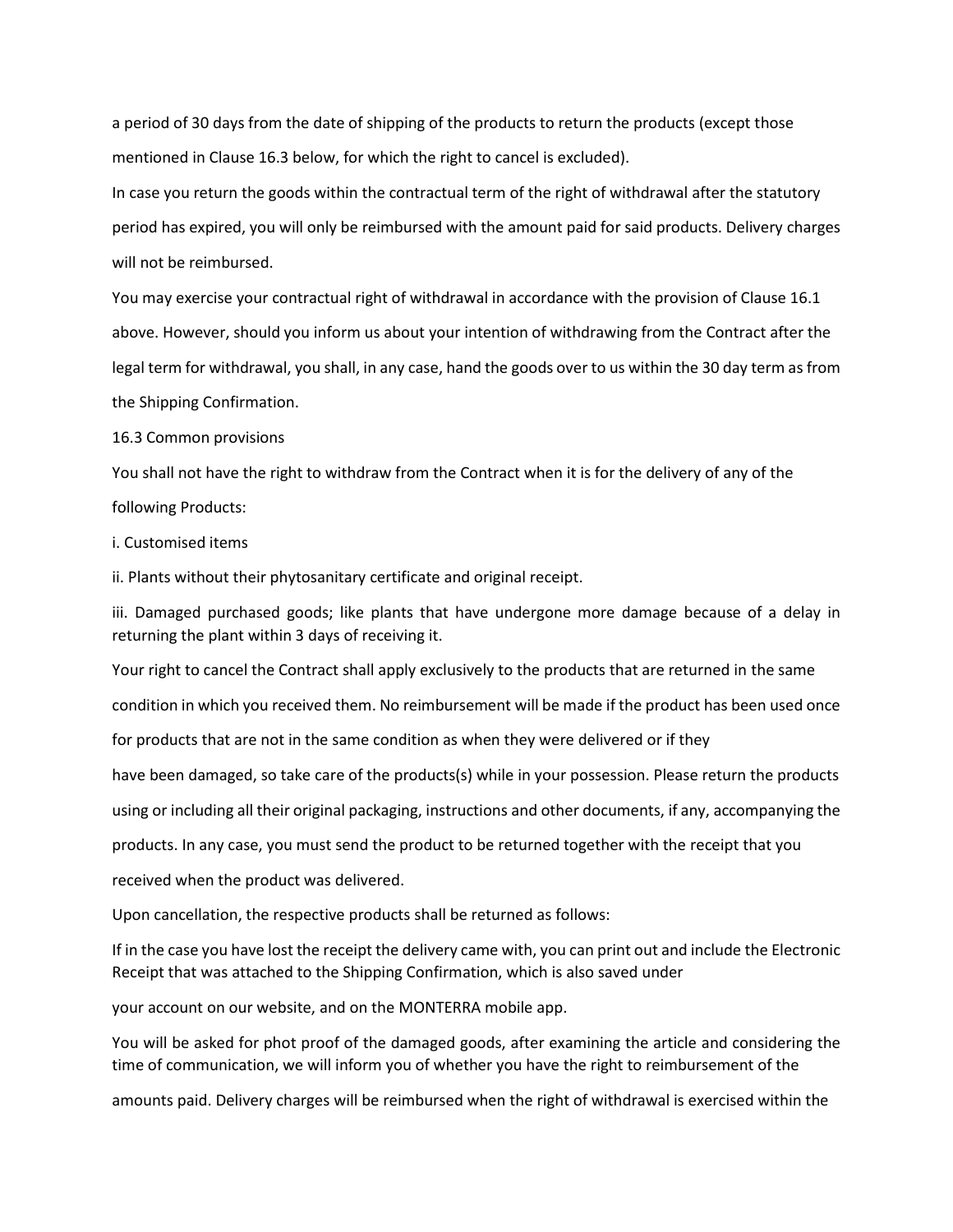statutory period and all relevant goods are returned. The refund will be paid as soon as possible and, in all cases, within 14 days from the date on which you notified us of your intention to cancel. Notwithstanding the foregoing, we may withhold reimbursement until we have received the goods back or you have supplied evidence of having sent back the goods, whichever is the earliest. The refund will always be paid using the same payment means you used to pay for your purchase.

You shall assume the cost and risks of returning the products to us, as indicated above.

If you have any questions, you can contact us via our contact channels..

16.4 Returns of defective products

If you think that at the moment of delivery the product is not as stipulated in the Contract, you must contact us immediately via our contact channels, providing the product details.

We will carefully examine the returned product and will notify you by email within a reasonable period if the product may be exchanged or whether you have a right for a refund (as appropriate). The refunding or replacement of the article shall take place as soon as possible and in all cases within 14 days from the date on which we send you an email confirming that the refund or replacement of the product is going ahead.

If a defect or damage is confirmed on the returned products, we will give you a complete refund including the charges you have accrued of delivery and return. The refund will always be paid using the same payment means you used to pay for your purchase.

All rights recognised in current legislation shall be, in any case, safeguarded.

### **17. LIABILITY AND WAIVING LIABILITY, STATUTORY CONSUMER RIGHTS**

Unless otherwise indicated expressly in these Conditions, our liability regarding any product acquired on our website shall be limited strictly to the price of purchase of said product.

Notwithstanding the above, our liability shall not be waived nor limited in the following cases:

i. in case of death or personal harm caused by our negligence;

ii. in case of fraud or fraudulent deceit; or

iii. in any case in which it was illegal or illicit to exclude, limit or attempt to exclude or limit our liability. Notwithstanding the paragraph above, and to the extent legally allowed, and unless these Conditions indicate otherwise, we shall not accept any liability for the following losses, regardless of their origin:

i. loss of income or sales;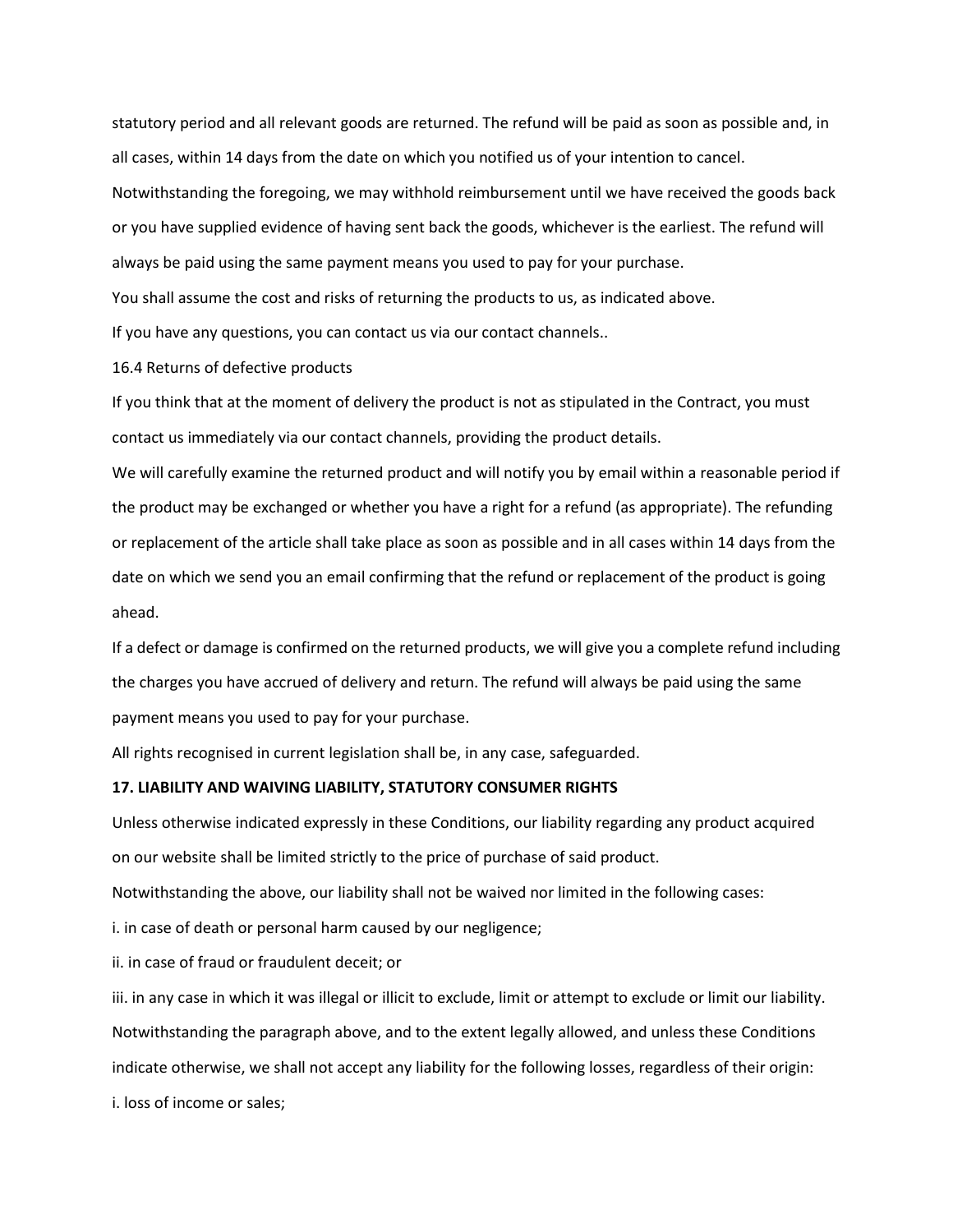ii. operating loss;

- iii. loss of profits or contracts;
- iv. loss of forecast savings;
- v. loss of data; and

vi. loss of business or management time.

Due to the open nature of this website and the possibility of errors in storage and transmission of digital information, we do not warrant the accuracy and security of the information transmitted or obtained by means of this website, unless otherwise indicated expressly on this website.

All product descriptions, information and materials shown on this website are provided "as is", with no express or implied warranties on the same, except those legally established. In this sense, if you are contracting as a consumer or user, we are obliged to deliver goods that are in conformity with the Contract, being liable to you for any lack of conformity which exists at the time of delivery. It is understood that the goods are in conformity with the Contract if they: (i) comply with the description given by us and possess the qualities that we have presented in this website; (ii) are fit for the purposes for which goods of this kind are normally used; (iii) show the quality and performance which are normal in goods of the same type and which can reasonably be expected. To the extent permitted by law, we exclude all warranties, except those that may not be excluded legitimately.

#### **18. INTELLECTUAL PROPERTY**

You recognise and agree that all copyright, registered trademarks and other intellectual property rights on all materials or contents provided as part of the website belong to us at all times or to those who grant us the licence for their use. You may use said material only to the extent that we or the usage licencers authorise expressly. This does not prevent you from using this website to the extent necessary to copy the information on your order or contact details.

#### 19. VIRUSES, PIRACY AND OTHER COMPUTER ATTACKS

You must not make undue use of this website by intentionally introducing viruses, Trojans, worms, logic bombs or any other software or technologically damaging or harmful material. You shall not attempt to make unauthorised access to this website, the server on which the site is hosted or any server, computer or database related to our website. You undertake not to attack this website through any attack of denial of service or an attack of distributed denial of service.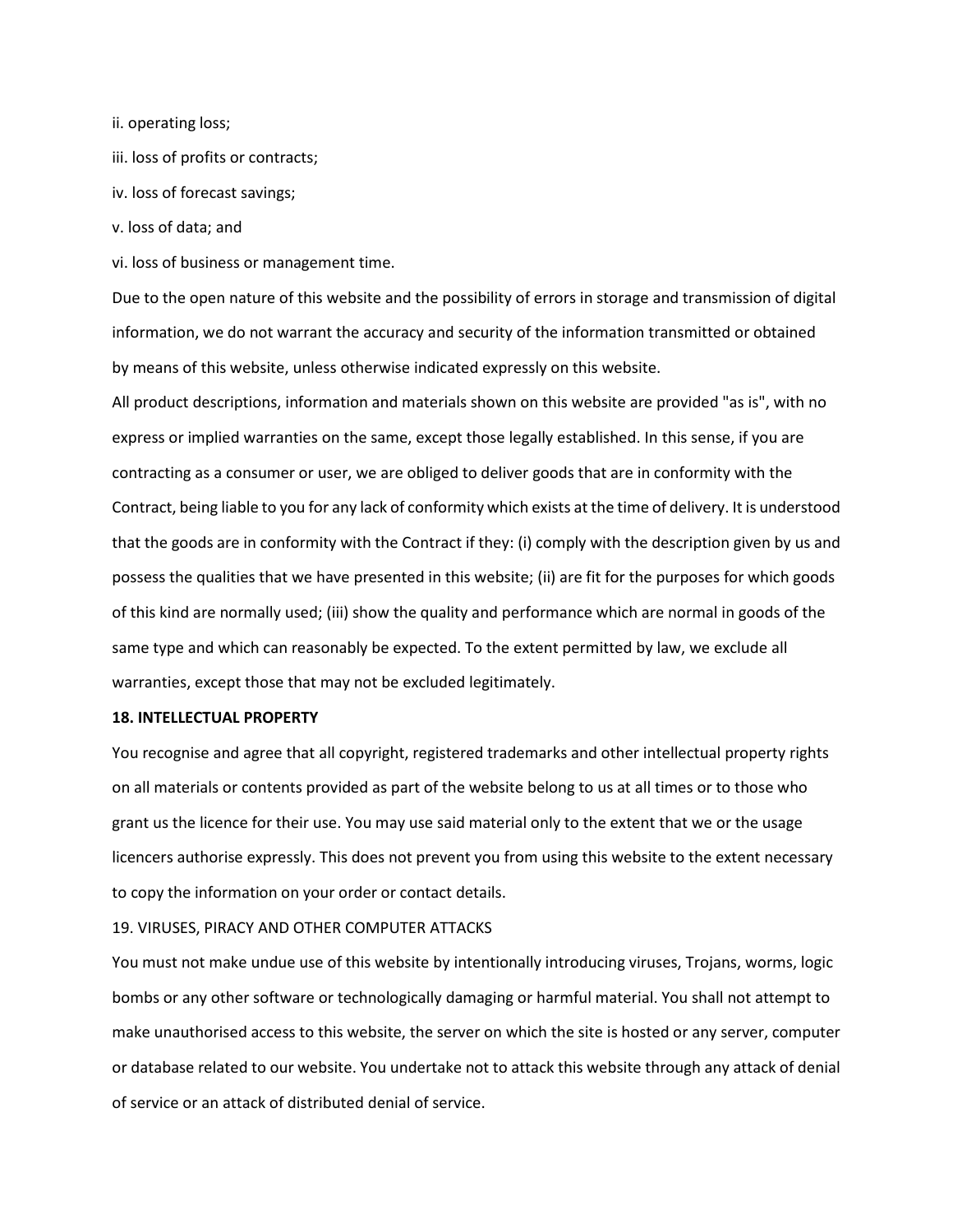Failure to comply with this Clause shall be considered an infraction as defined under the applicable regulations. We will report any failure to comply with this regulation to the corresponding authorities and we will co-operate with them to determine the identity of the attacker. Likewise, in the event of failure to comply with this Clause, authorisation to use this website shall be suspended immediately. We shall not be held liable for any damage or harm resulting from a denial-of-service attack, virus or any other software or technologically damaging or harmful material that may affect your computer, IT equipment, data or materials as a result of using this website or downloading content from the same or those to which this site redirects you.

#### **20. LINKS FROM OUR WEBSITE**

If our website contains links to other websites and third-party materials, said links are provided for information purposes only and we have no control whatever over the content of those websites or materials. Accordingly, we shall not accept any liability for any damage or harm deriving from their use.

### **21. WRITTEN COMMUNICATION**

The applicable regulations require that some of the information or notifications that we send to you be in written form. By using this website, you agree that most of the communication with us will be electronic. We will contact you by email or we will provide you information by posting alerts on this website. For contractual purposes, you agree to use this electronic means of communication and accept that all contracts, notifications, information and other communication that we send you electronically complies with the legal requirements of providing, it in writing. This condition will not affect your statutory rights.

### **22. NOTIFICATIONS**

The notifications that you send us must be sent preferably through our contact form. Pursuant to the provisions in Clause 21 above and unless otherwise stipulated, we may send you notifications either by email or to the postal address you provided us when placing an order.

It is understood that notifications will be received and acted upon as soon as they are posted on our website, 24 hours after they have been sent by email As evidence that the notice was sent, it will be sufficient to prove that the email was sent to the email address specified by the recipient.

### **23. TRANSFER OF RIGHTS AND OBLIGATIONS**

The Contract is binding for both Parties, as well as for our respective successors, transferees and heirs. You may not transmit, cede, levy or in any other way transfer a Contract or any of the rights or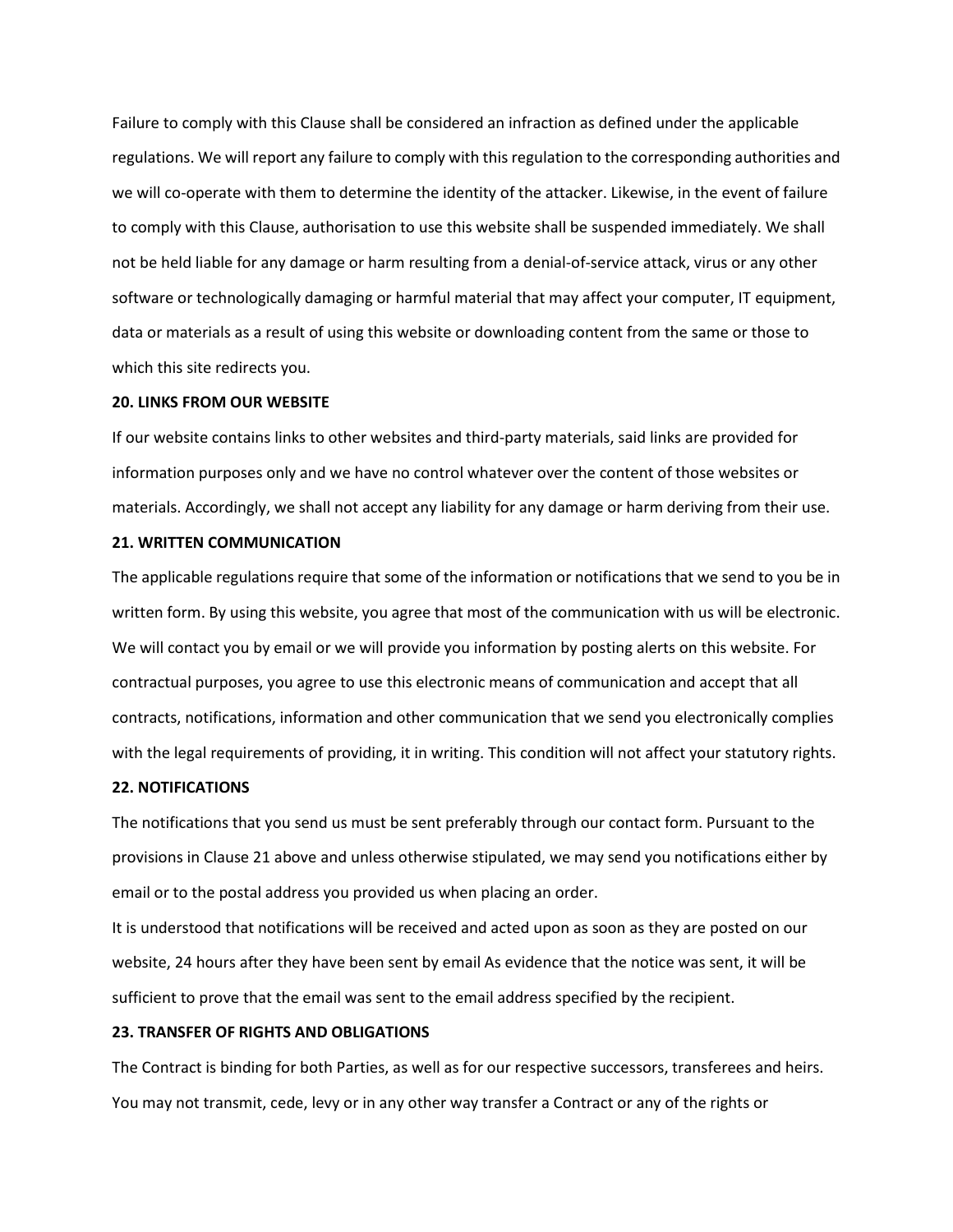obligations derived from the same, without having obtained our written consent in advance. We may transmit, cede, levy, subcontract or in any other way transfer a Contract or any of the rights or obligations derived from the same, at any time during the life of the Contract. To avoid any doubt, said transmissions, cessions, levies or other transfers shall not affect the rights that, as applicable, you have as a consumer recognised by law or cancel, reduce or limit in any way the express and tacit warranties that we may have given you.

#### **24. EVENTS BEYOND OUR CONTROL**

We will not be liable for any non-compliance or delay in compliance with any of the obligations we assume under a Contract when caused by events that are beyond our reasonable control ("Force Majeure").

Force Majeure shall include any act, event, failure to exercise, omission or accident that is beyond our reasonable control, including, among others, the following:

i. Strike, lockout or other forms of protest.

ii. Civil unrest, revolt, invasion, terrorist attack or terrorist threat, war (declared or not) or threat or preparation for war.

iii. Fire, explosion, storm, flood, earthquake, collapse, epidemic or any other natural disaster.

iv. Inability to use trains, ships, aircraft, motorised transport or other means of transport, public or private. v. Inability to use public or private telecommunication systems.

vi. Acts, decrees, legislation, regulations or restrictions of any government or public authority.

vii. Strike, failure or accident in maritime or river transport, postal transport or any other type of transport. It shall be understood that our obligations deriving from Contracts are suspended during the period in which Force Majeure remains in effect and we will be given an extension of the period in which to fulfil these obligations by an amount of time equal to the time that the situation of Force Majeure lasted. We will provide all reasonable resources to end the situation of Force Majeure or to find a solution that enables us to fulfil our obligations by virtue of the Contract despite the situation of Force Majeure.

#### **25. WAIVING RIGHTS**

The lack of requirement on our part for strict compliance on your part with any of the obligations assumed by you by virtue of a Contract or of these Conditions or a lack of exercising on our part of the rights or actions that correspond to us by virtue of this Contract or of the Conditions shall not constitute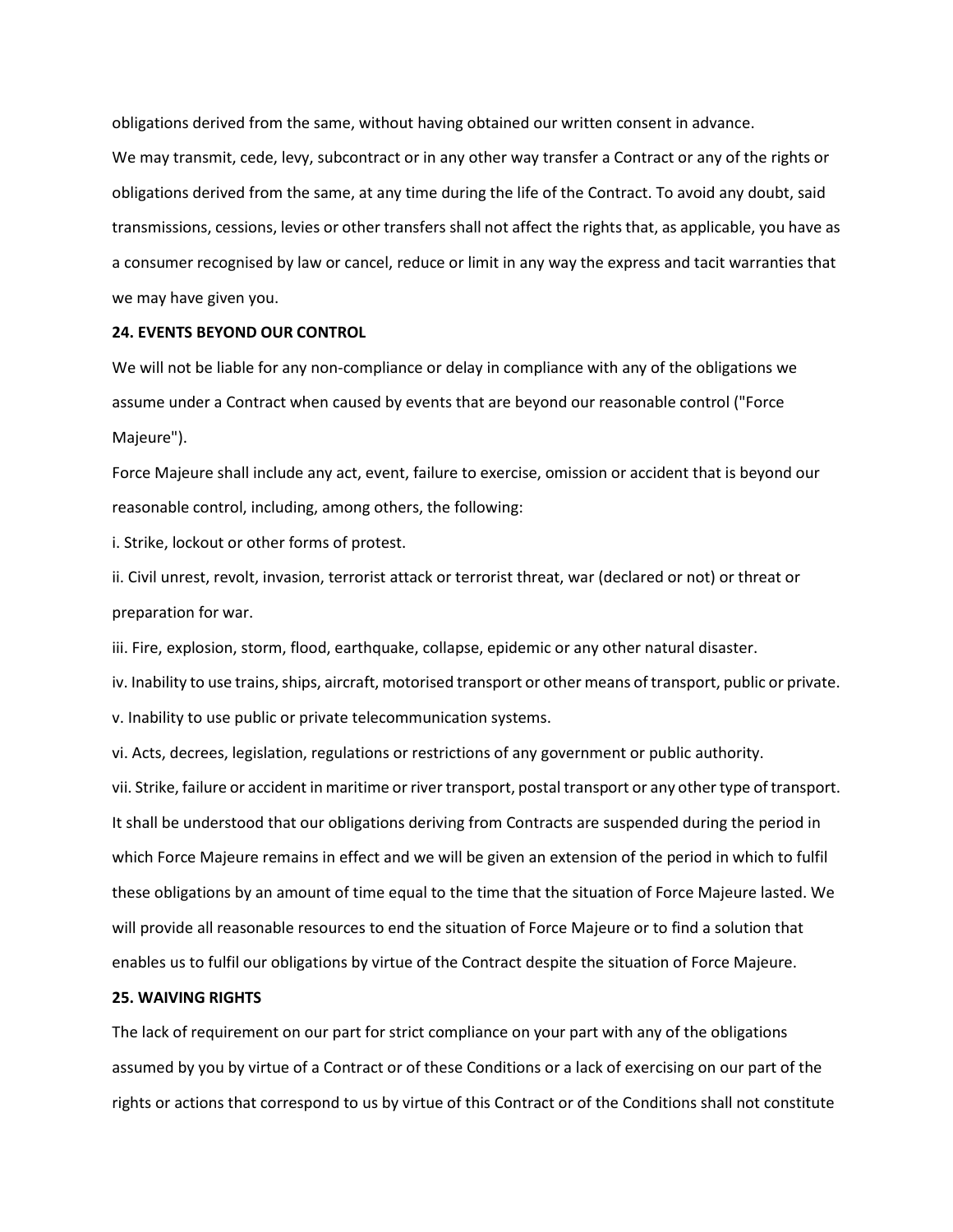the waiving or limitation of said rights or actions, nor exonerate you from fulfilling said obligations. The waiving on our part of a specific right or action shall not constitute the waiving of other rights or actions derived from the Contract or from the Conditions.

The waiving on our part of any of these Conditions or of the rights or actions derived from the Contract shall not take effect unless expressly stipulated that it is a waiving of rights and is formalised and notified to you in accordance with the provisions of the Notifications section above.

#### **26. PARTIAL ANNULMENT**

Should any of these Conditions or any provision of a Contract be declared null and void by firm resolution from the corresponding authority, the remaining terms and conditions shall remain in effect without being affected by said declaration of annulment.

### **27. ENTIRE CONTRACT**

These Conditions, together with any document mentioned herein, constitute the entire Contract between the Parties as regards the purpose of the same, replacing any previous pact, agreement or promise made between the Parties verbally or in writing.

The Parties acknowledge that we have agreed to enter into the Contract without depending on any declaration or promise made by the other Party or that could have been inferred from any statement or document in the negotiations entered into by the two Parties prior to said Contract, except those expressly mentioned in these Conditions.

Neither Party shall take any action regarding any untrue statement made by the other Party, verbally or in writing, prior to the date of the Contract (unless said untrue statement was made fraudulently). To the extent permitted by applicable consumer protection laws, the only action that may be taken by the other Party shall be due to breach of contract in accordance with the provisions of these Conditions.

# **28. OUR RIGHT TO MODIFY THESE CONDITIONS**

We have the right to review and modify these Conditions at any time.

You are subject to the policies and Conditions in effect at the moment in which you use this website or place each order, except when by law or decision of governmental entities we must make changes retroactively to said policies, Conditions or Privacy and Cookies Policy. In this case the possible changes will also affect orders made previously by you.

# **29. APPLICABLE LEGISLATION AND JURISDICTION**